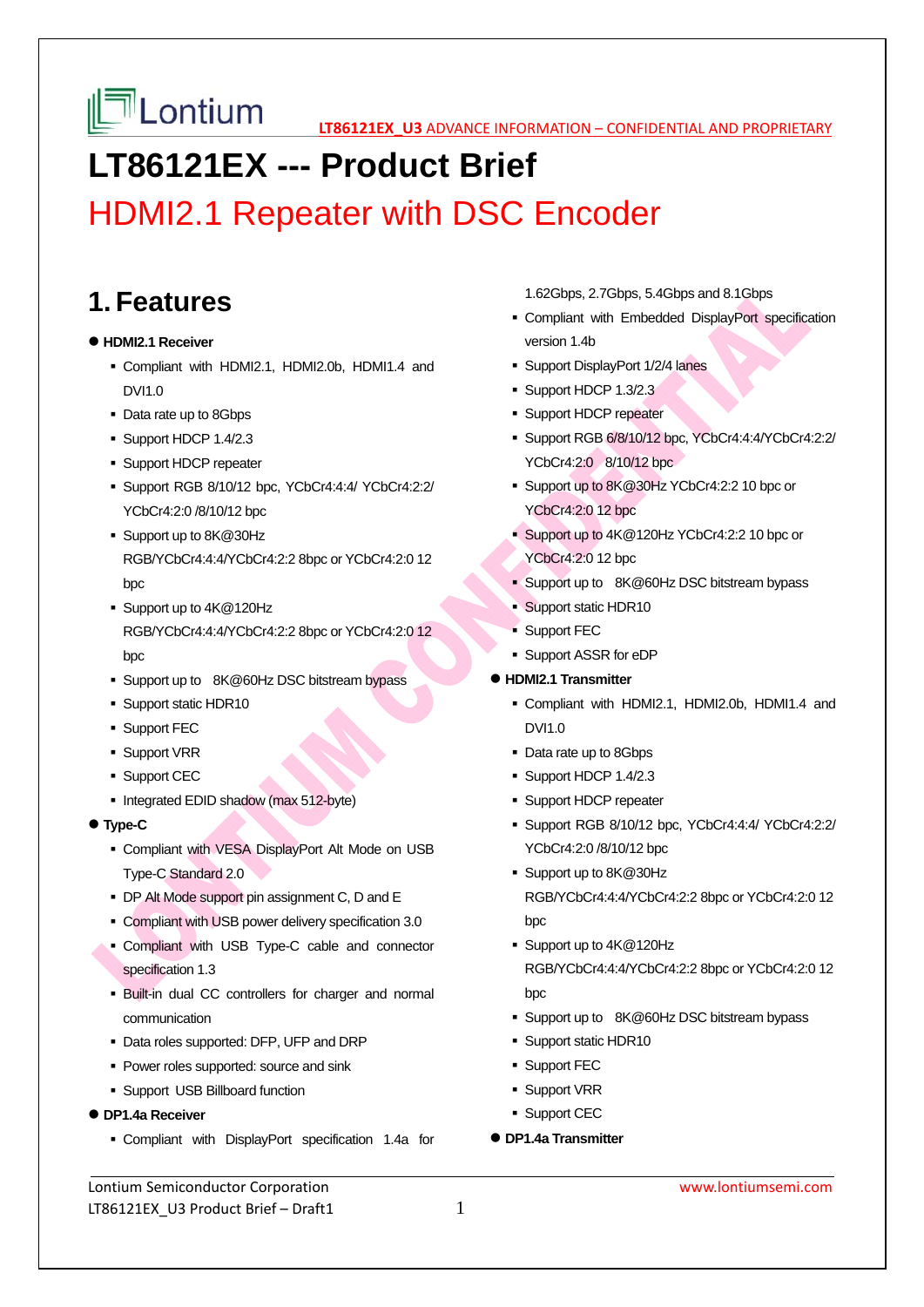# $\mathbb{R}$  **Lontium**  $\mathbf{u}$   $\mathbf{u}$   $\mathbf{u}$   $\mathbf{u}$  advance information – confidential and proprietary

- Compliant with DisplayPort specification 1.4a for 1.62Gbps, 2.7Gbps, 5.4Gbps, 8.1Gbps
- Compliant Embedded DisplayPort specification version 1.4b
- Support DisplayPort 1/2/4 lanes
- Support HDCP 1.3/2.3
- **Support HDCP repeater**
- Support RGB 6/8/10/12 bpc, YCbCr4:4:4/YCbCr4:2:2/ YCbCr4:2:0 8/10/12 bpc and DSC
- Support up to 8K@30Hz YCbCr4:2:2 10 bpc or YCbCr4:2:0 12 bpc
- Support up to 4K@120Hz YCbCr4:2:2 10 bpc or YCbCr4:2:0 12 bpc
- Support up to 8K@60Hz DSC bitstream bypass
- Support static HDR10
- **Support FEC**
- Support Adaptive-Sync
- Support ASSR for eDP
- **Digital Audio input or Output** 
	- **I2S** interface supports up to 8-channel audio, with sample rates of 32~192 KHz and sample sizes of 16~24 bits
	- SPDIF interface supports PCM, dolby digital, DTS digital audio at up to 192KHz frame rate
	- Compliant with IEC60958 or IEC61937

#### **DSC Decoder and Encoder**

- Compliant with DSC 1.2a
- Support up to hactive 4096
- **Support up to pixel clock 1.2GHz**
- **Support 1/2/4 slices**
- Support color space RGB, YCbCr4:4:4, YCbCr4:2:2, and YCbCr4:2:0
- Support color depth 8bit and 10bit
- Support bpp precision 1 bit
- **Support only constant refresh rate**
- **Miscellaneous** 
	- CSC: RGB <-> YUV444 <-> YUV422<-> YUV420
	- Integrated 100/400KHz I2C slave
	- **Integrated microprocessor**
	- External oscillator 25MHz, +/-50ppm
	- Embedded SPI flash for firmware and HDCP keys
	- **Firmware update through SPI or I2C or USB interface**
	- Power supply: 3.3V and 1.1V

## **2. General Description**

The LT86121EX is a high performance HDMI2.1 repeater designed for long cable application. It should be paired with LT86121EX for longest cable reach.

Both the HDMI2.1 input and output support data rate up to 8Gbps which provides sufficient bandwidth for 4K@120Hz video. Also HDCP2.3 is supported for data decryption.

In paired mode, DSC encoder can be used to reduce data rate and hence bandwidth requirement.

Furthermore, FEC can be activated to correct data error and help to enhance system error tolerance level. These unique techniques together will significantly extend transmission distance.

Two digital audio output interfaces are available, I2S and SPDIF. The I2S interface supports 8-ch LPCM and the SPDIF interface supports 2-ch LPCM or compressed audio, both at maximum 192 KHz sample rate.

The device is capable of automatic operation which is enabled by an integrated microprocessor that uses an embedded SPI flash for firmware storage. System control is also available through the configuration I2C slave interface.

LT86121EX is fabricated in advanced CMOS process and implemented in 10mmx10mm QFN88 package.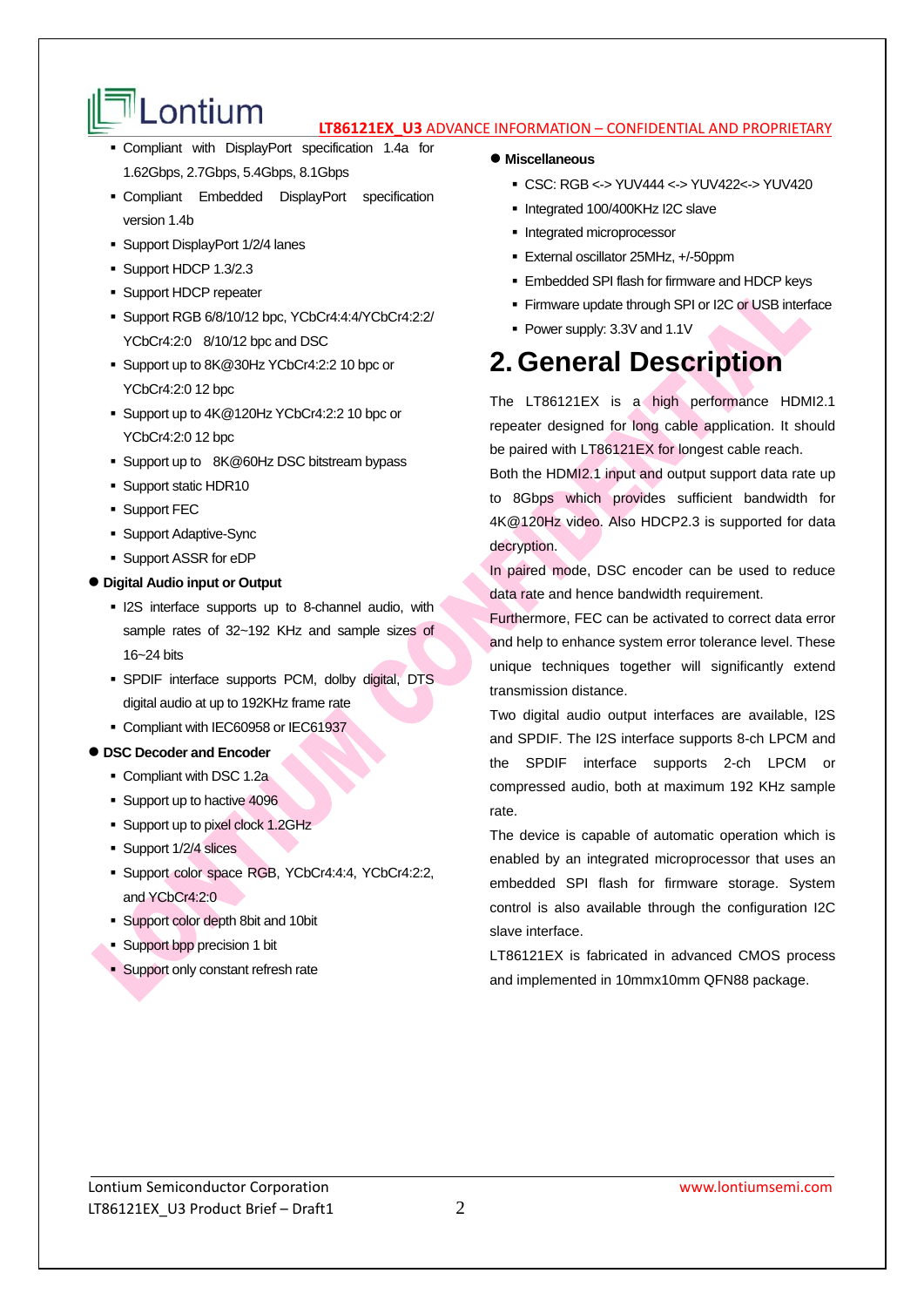

## **4. Ordering Information**

**Table 4.1 Ordering Information**

| <b>Product</b><br><b>Name</b> | <b>Part Number</b> | <b>Product</b><br><b>Status</b> | Package             | <b>Bonding</b><br><b>Wire</b> | Grade | <b>Operating</b><br><b>Temperature</b><br>Range | <b>Stack</b><br>Die<br><b>Option</b> | <b>Packing</b><br><b>Method</b> | <b>MPQ</b> |
|-------------------------------|--------------------|---------------------------------|---------------------|-------------------------------|-------|-------------------------------------------------|--------------------------------------|---------------------------------|------------|
| LT86121EX                     | LT86121EX U3Q02AED | Preview                         | QFN88<br>(10*10)Saw | Au                            | −     | TBD                                             | D                                    | Tray                            | 1680pcs    |